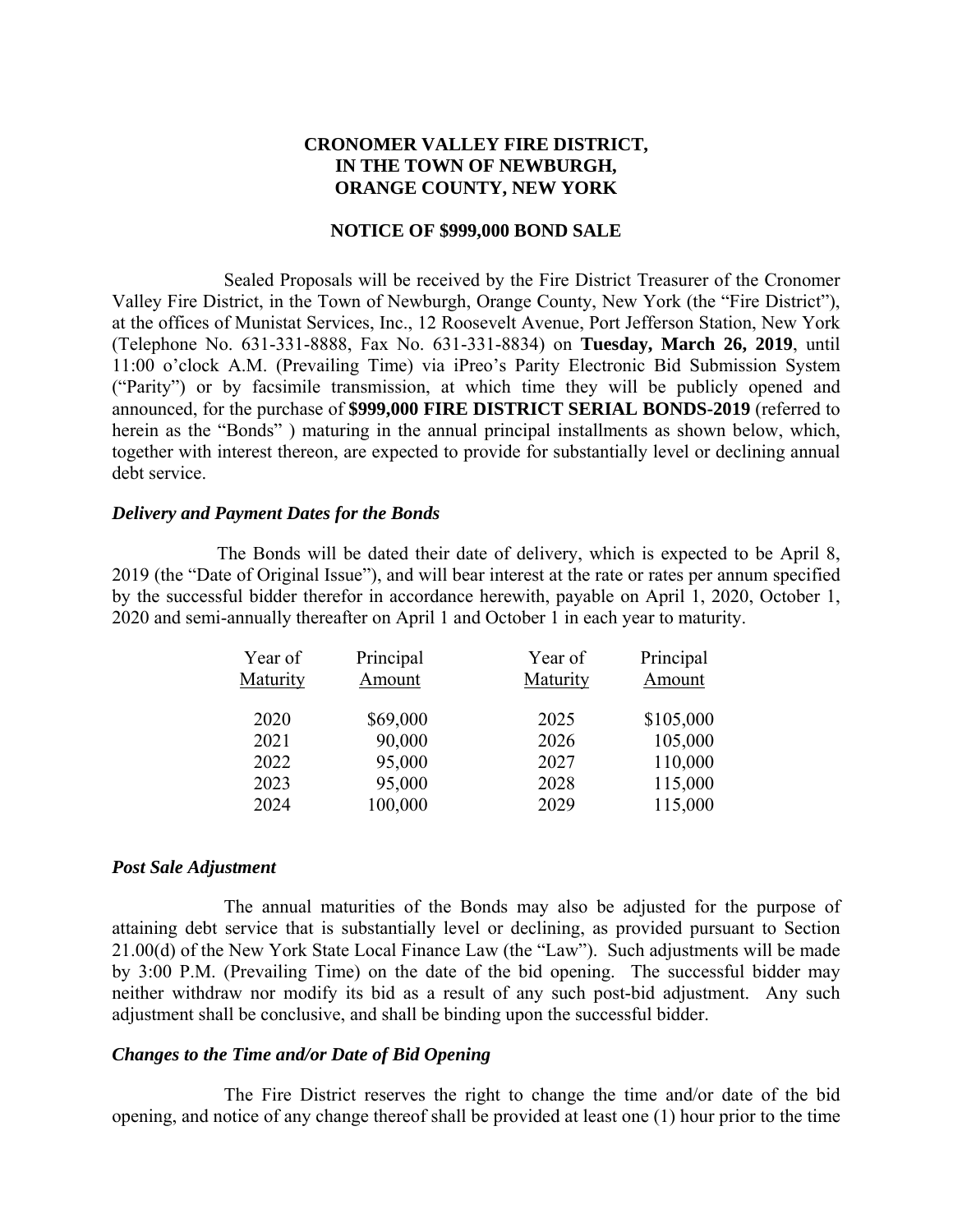set forth above for the opening of sealed proposals, by means of a supplemental notice of sale to be transmitted over the Thomson Municipal Newswire.

#### *No Optional Redemption for the Bonds*

The Bonds are not subject to optional redemption.

## *Form of Bonds*

The Bonds will be issued in the form of fully registered bonds, in denominations corresponding to the aggregate principal amounts due in each year of maturity. At the option of the purchaser, the Bonds may be either registered in the name of the purchaser or registered in the name of Cede & Co., as nominee of The Depository Trust Company ("DTC"), as book-entryonly bonds. If the Bonds are issued as book-entry-only bonds, the Bonds will be (i) registered in the name of Cede  $& Co.,$  as nominee of DTC, and (ii) deposited with DTC to be held in trust until maturity. DTC is an automated depository for securities and clearinghouse for securities transactions, and it will be responsible for establishing and maintaining a book-entry system for recording the ownership interests of its participants, which include certain banks, trust companies and securities dealers, and the transfers of the interests among its participants. The DTC participants will be responsible for establishing and maintaining records with respect to the beneficial ownership interests of individual purchasers in the Bonds. Individual purchases of beneficial ownership interests in book-entry Bonds may only be made through book entries (without certificates issued by the Fire District) made on the books and records of DTC (or a successor depository) and its participants. Principal of and interest on book-entry Bonds will be payable by the Fire District or its agent by wire transfer or in clearinghouse funds to DTC or its nominee as registered owner of the Bonds. Transfer of principal and interest payments to participants of DTC will be the responsibility of DTC; transfer of principal and interest payments to beneficial owners by participants of DTC will be the responsibility of such participants and other nominees of beneficial owners. The Fire District will not be responsible or liable for payments by DTC to its participants or by DTC participants to beneficial owners or for maintaining, supervising or reviewing the records maintained by DTC, its participants or persons acting through such participants.

## *Submission of Bids*

Each proposal must be a bid of not less than \$999,000 for all of the Bonds. **The amount of the premium bid, if any, by any bidder for the Bonds, shall not exceed \$55,000**. Each proposal must state in a multiple of one-hundredth of 1% or a multiple of one-eighth of 1%, the rate or rates of interest per annum which the Bonds are to bear and may state different rates of interest for Bonds maturing in different calendar years, provided, however, that (i) only one rate of interest may be bid for all Bonds maturing in any one calendar year and (ii) variations in rates of interest so bid shall be in ascending progression in order of maturity so that the rate of interest on Bonds maturing in any particular calendar year shall not be less than the rate of interest applicable to Bonds maturing in any prior calendar year.

Proposals may be submitted electronically via Parity or via facsimile transmission at (631) 331-8834, in accordance with this Notice of Sale, until the time specified herein. No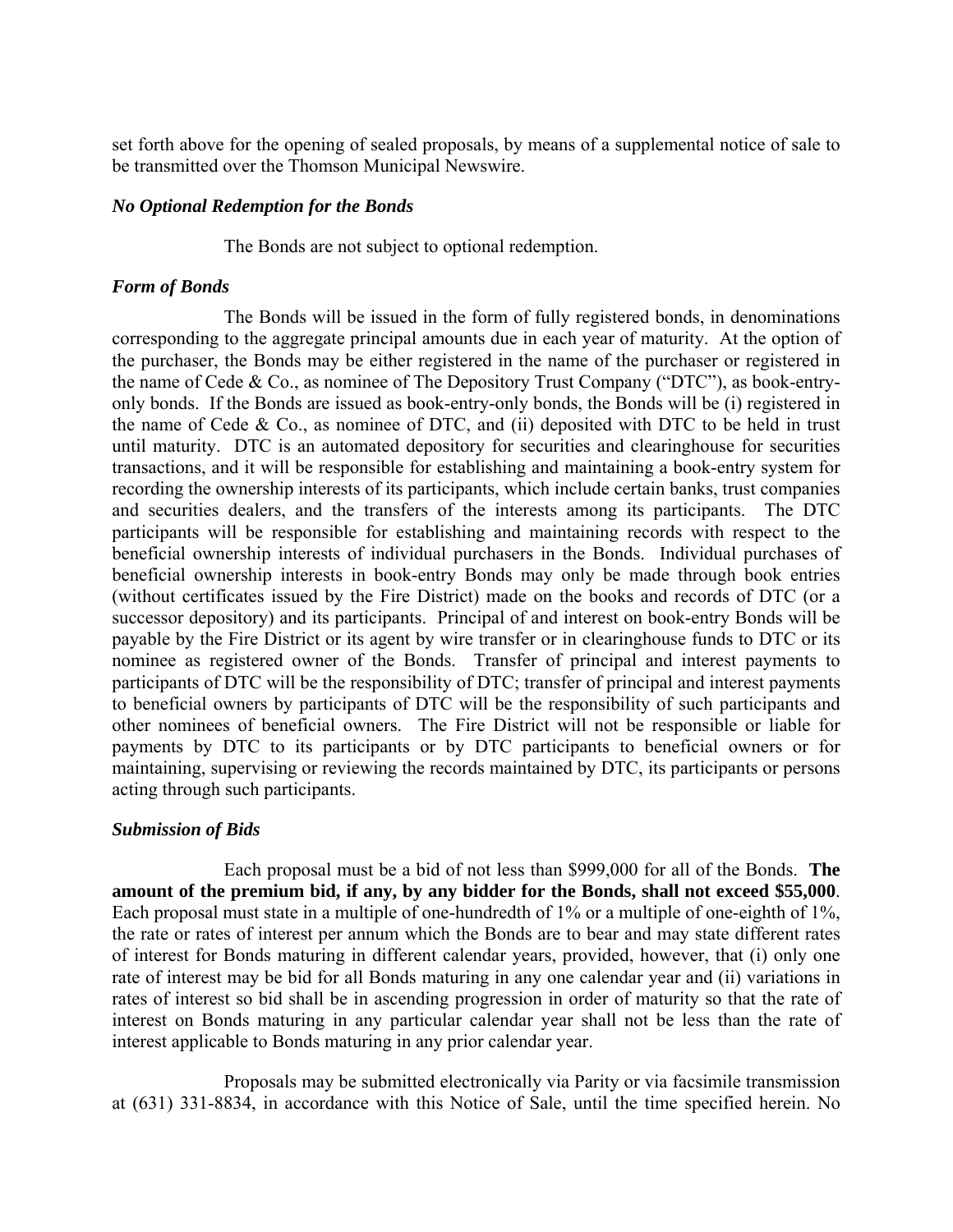other form of electronic bidding services nor telephone proposals will be accepted. No proposal will be accepted after the time for receiving proposals specified above. Bidders submitting proposals via facsimile must use the "Proposal for Bonds" form attached hereto. Once the proposals are communicated electronically via Parity or via facsimile to the Fire District, each bid will constitute an irrevocable offer to purchase the Bonds pursuant to the terms therein provided.

#### *No Good Faith Deposit*

A good faith deposit is not required for a bid to be considered.

## *Bidding Using Parity*

Prospective bidders wishing to submit an electronic bid via Parity must be contracted customers of Parity. Prospective bidders who do not have a contract with Parity must call (212) 849-5021 to become a customer. By submitting an electronic bid for the Bonds, a bidder represents and warrants to the Fire District that such bidder's bid for the purchase of the Bonds is submitted for and on behalf of such prospective bidder by an officer or agent who is duly authorized to bind the bidder to a legal, valid and enforceable contract for the purchase of the Bonds.

Each prospective bidder who wishes to submit an electronic bid shall be solely responsible to register to bid via Parity. Each qualified prospective bidder shall be solely responsible to make necessary arrangements to access Parity for purposes of submitting its bid in a timely manner and in compliance with the requirements of this Notice of Sale. Neither the Fire District nor Parity shall have any duty or obligation to undertake such registration to bid for any prospective bidder or to provide or assure such access to any qualified prospective bidder, and neither the Fire District nor Parity shall be responsible for a bidder's failure to register to bid or for proper operation of, or have any liability for any delays or interruptions of, or any damages caused by Parity. The Fire District is using Parity as a communications mechanism, and not as the Fire District's agent, to conduct the electronic bidding for the Fire District's Bonds. The Fire District is not bound by any advice, opinion or determination of Parity as to whether any bid complies with the terms of this Notice of Sale. All costs and expenses incurred by prospective bidders in connection with their registration and submission of bids via Parity are the sole responsibility of the bidders, and the Fire District is not responsible, directly or indirectly, for any such costs or expenses. If a prospective bidder encounters any difficulty in registering to bid, or submitting or modifying a bid for the Bonds, it should telephone Parity and notify the Fire District's Municipal Advisor, Munistat Services Inc. at (631) 331-8888 (provided that the Fire District shall have no obligation to take any action whatsoever upon receipt of such notice).

If any provisions of this Notice of Sale shall conflict with information provided by Parity, as approved provider of electronic bidding services, this Notice of Sale shall control. Further information about Parity, including any fee charged, may be obtained from Parity at (212) 849-5021. The time maintained by Parity shall constitute the official time with respect to all bids submitted.

Bidders submitting bids via facsimile do not need to register to bid.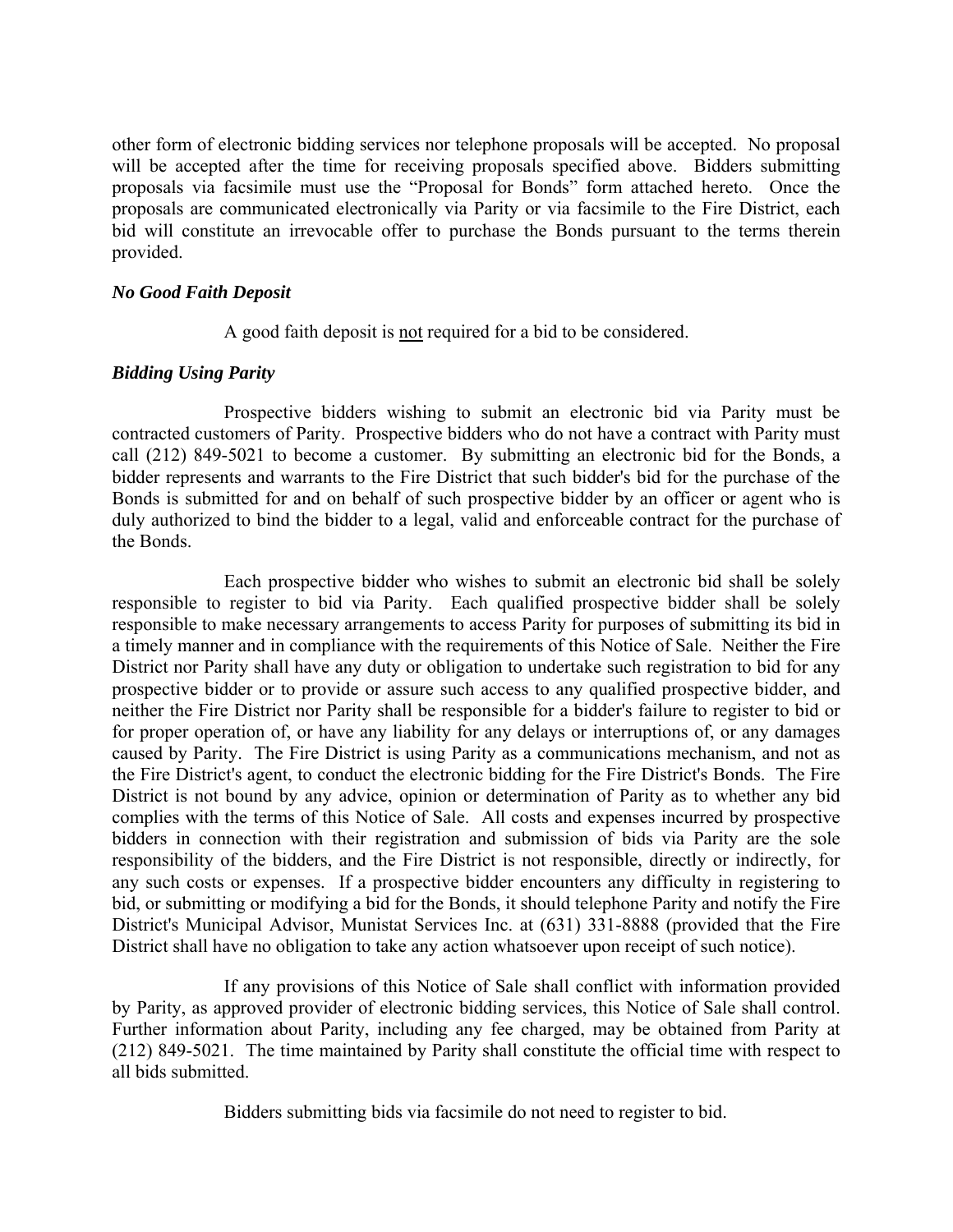#### *Award of Bonds*

The Bonds will be awarded and sold to the bidder complying with the terms of sale and offering to purchase the Bonds at such rate or rates of interest per annum as will produce the lowest net interest cost, and if two or more such bidders offer the same lowest net interest cost, then to one of said bidders selected by the Sale Officer by lot from among all said bidders. The successful bidder must also pay an amount equal to the interest on the Bonds, if any, accrued from the date of original issue of the Bonds to the date of payment of the purchase price.

Award of the Bonds will be made without taking into consideration any adjustments that may be made to the maturities of the Bonds described herein.

The Fire District reserves the right to reject any and all bids (regardless of the interest rate bid), to reject any bid not complying with this official Notice of Sale and, so far as permitted by law, to waive any irregularity or informality with respect to any bid or the bidding process.

Award of the Bonds to the successful bidder, or rejection of all bids, is expected to be made promptly after opening of the bids, but the successful bidder may not withdraw his proposal until after 3:00 o'clock P.M. (Prevailing Time) on the day of such bid-opening and then only if such award has not been made prior to the withdrawal. The successful bidder will be promptly notified of the award to him.

#### *Bond Insurance*

If the Bonds qualify for issuance of any policy of municipal bond insurance or commitment therefor at the option of a bidder, the purchase of any such insurance policy or the issuance of any such commitment therefor shall be at the sole option and expense of such bidder and any increased costs of issuance of the Bonds resulting by reason of the same, unless otherwise paid, shall be paid by such bidder. Any failure of the Bonds to be so insured or of any such policy of insurance to be issued, shall not constitute cause for a failure or refusal by the purchaser of the Bonds to accept delivery of and pay for said Bonds in accordance with the terms hereof.

#### *Use of Proceeds*

The proceeds of the Bonds will be issued for the purposes described in the section entitled "*Authorization and Purpose for the Bonds*" in the Preliminary Official Statement (as hereinafter defined).

## *Payment and Security for the Bonds*

The Bonds shall be general obligations of the Fire District. The Local Finance Law requires the Fire District to pledge its faith and credit for the payment of the principal of the Bonds and the interest thereon and to make annual appropriations for the amounts required for the payment of such interest and the redemption of the Bonds. For the payment of such principal of and interest on the Bonds, the Fire District has the power and statutory authorization to require the levy of ad valorem taxes on all taxable real property in the Fire District, subject to certain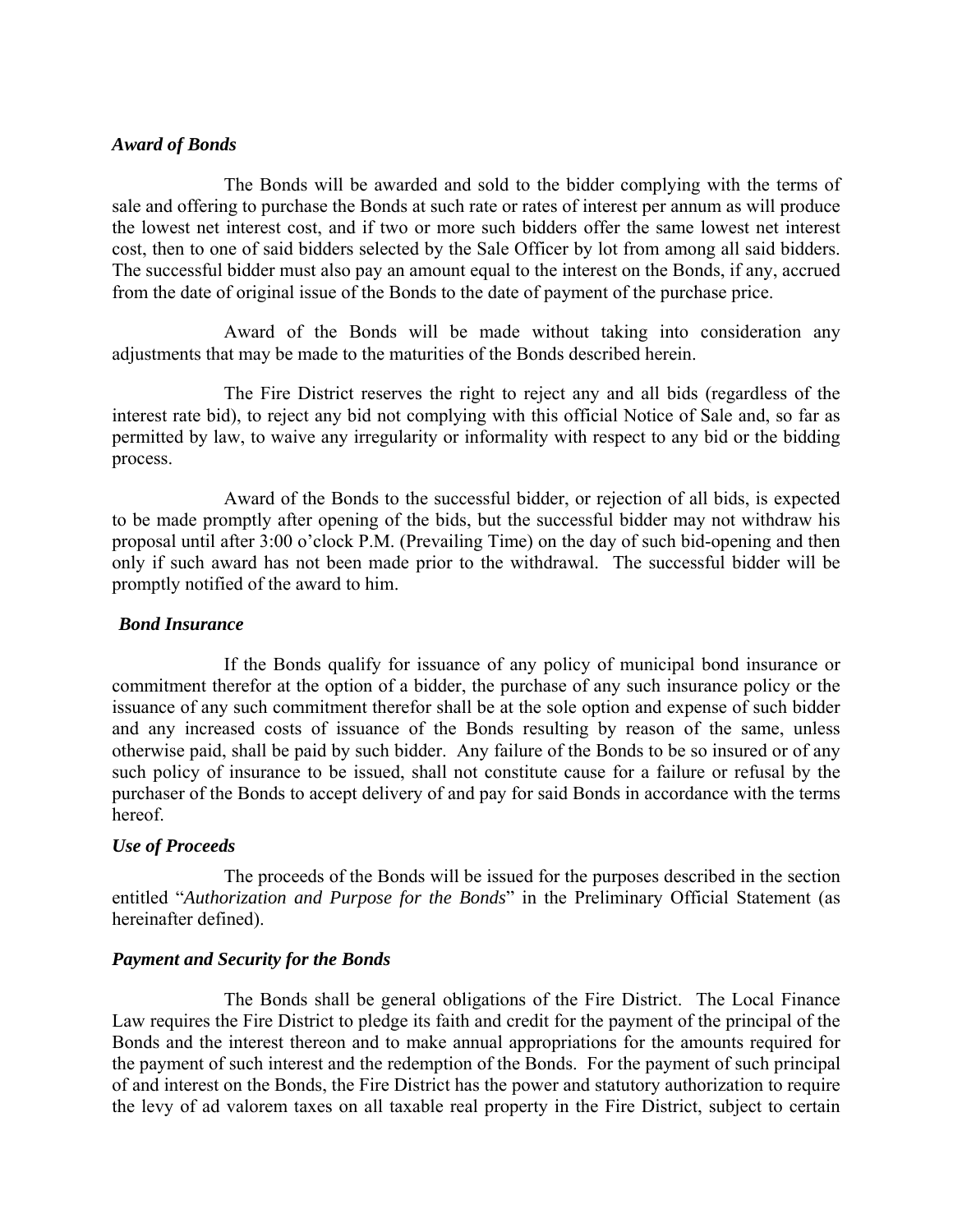statutory limitations imposed by Chapter 97 of the New York Laws of 2011, as amended (the "Tax Levy Limit Law"). **See "Tax Levy Limit Law," in the Preliminary Official Statement, dated March 18, 2019, circulated in connection with the sale of the Bonds, which shall be supplemented by the final official statement to be dated March 26, 2019 (the "Official Statement").** 

#### *Debt Statement*

The population of the Fire District is estimated to be 3,500 according to Fire District estimates. As of March 18, 2019, the full valuation of real property subject to taxation by the Fire District is \$146,869,529, its debt limit is \$10,280,867, and its total net indebtedness (exclusive of the Bonds) is \$0. The issuance of the Bonds will increase the net indebtedness of the Fire District by \$999,000.

## *Delivery of the Bonds and Assignment of CUSIP Numbers*

The Bonds will be delivered to the purchaser or to DTC and shall be paid for in Federal Funds on or about April 8, 2019, at such place in New York City, and on such business day and at such hour as the Sale Officer shall fix on three business days' notice to the successful bidder, or at such other place and time as may be agreed upon with the successful bidder. The deposit of the Bonds with DTC under a book-entry system requires the assignment of CUSIP numbers prior to delivery. It shall be the responsibility of the successful bidder to obtain CUSIP numbers for the Bonds prior to delivery and the Fire District will not be responsible for any delay occasioned by the inability to deposit the Bonds with DTC due to the failure of the successful bidder to obtain such numbers and to supply them to the Fire District in a timely manner. All expenses in relation to the printing of CUSIP numbers on the Bonds shall be paid for by the Fire District; provided, however, that the CUSIP Service Bureau charge for the assignment of said numbers shall be the responsibility of and shall be paid for by the successful bidder.

## *Legal Opinion*

The successful bidder will be furnished without cost with the approving opinion of the law firm of Hawkins Delafield & Wood LLP, New York, New York ("Bond Counsel"), substantially as set forth in Appendix C of the Preliminary Official Statement.

## *Tax Exemption*

The successful bidder may at its option refuse to accept the Bonds if prior to their delivery the opinion of Bond Counsel is not delivered or if any income tax law of the United States of America is hereafter enacted which shall provide that the interest thereon is taxable, or shall be taxable at a future date, for federal income tax purposes, and in such case the successful bidder will be relieved of its contractual obligations arising from the acceptance of its proposal.

The Internal Revenue Code of 1986, as amended (the "Code"), establishes certain ongoing requirements that must be met subsequent to the issuance and delivery of the Bonds in order that interest on the Bonds be and remain excludable from gross income under Section 103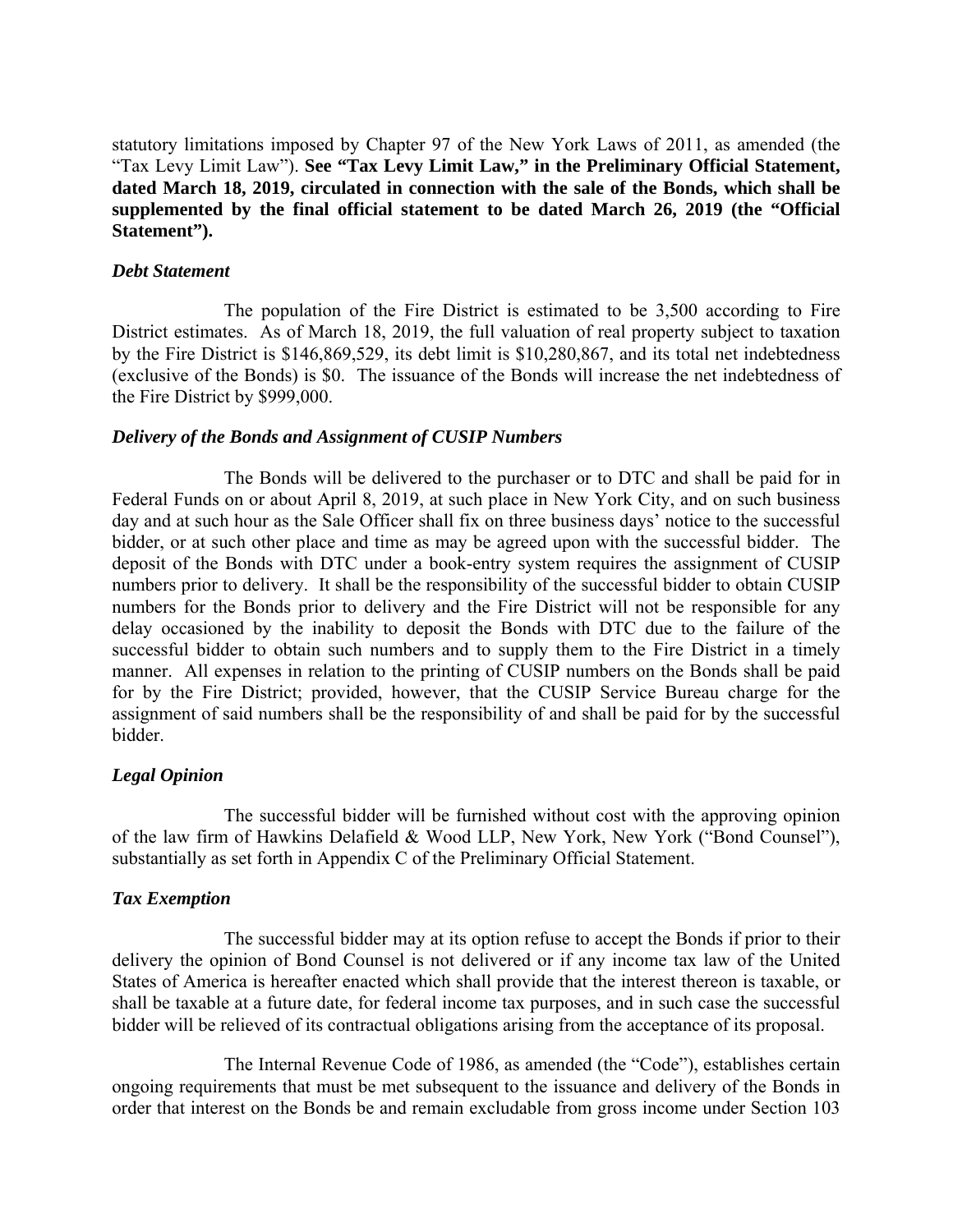of the Code. Concurrently with the delivery of the Bonds, the Fire District will execute a Tax Certificate, which will contain provisions and procedures relating to compliance with the requirements of the Code and a certification to the effect that the Fire District will comply with the provisions and procedures set forth therein and that it will do and perform all acts and things necessary or desirable to assure that interest paid on the Bonds is excludable from gross income under Section 103 of the Code.

Upon delivery of the Bonds, Bond Counsel will deliver an opinion that states that, under existing statutes and court decisions and assuming continuing compliance with the provisions and procedures set forth in the Tax Certificate, (i) interest on the Bonds is excluded from gross income for federal income tax purposes pursuant to Section 103 of the Code and (ii) interest on the Bonds is not treated as a preference item in calculating the alternative minimum tax under the Code. In addition, the opinion of Bond Counsel will state that, under existing statutes, interest on the Bonds is exempt from personal income taxes of New York State and its political subdivisions, including The City of New York.

The Fire District will designate the Bonds as "qualified tax-exempt obligations" pursuant to the provisions of Section 265 of the Code.

# *Obligation of Winning Bidder to Deliver an Issue Price Certificate at Closing*

By submitting a bid, each bidder is certifying that its bid is a firm offer to purchase the Bonds, is a good faith offer which the bidder believes reflects current market conditions, and is not a "courtesy bid" being submitted for the purpose of assisting in meeting the competitive sale requirements relating to the establishment of the "issue price" of the Bonds pursuant to Section 148 of the Code, including the requirement that bids be received from at least three (3) underwriters of municipal bonds who have established industry reputations for underwriting new issuances of municipal bonds (the "Competitive Sale Requirements"). The Municipal Advisor will advise the winning bidder if the Competitive Sale Requirements were met at the same time it notifies the winning bidder of the award of the Bonds. **Bids will not be subject to cancellation in the event that the Competitive Sale Requirements are not satisfied.**

The winning bidder shall, within one (1) hour after being notified of the award of the Bonds, advise the Municipal Advisor by electronic transmission or writing by facsimile transmission of the reasonably expected initial public offering price or yield of each maturity of the Bonds (the "Initial Reoffering Prices") as of the date of the award.

By submitting a bid, the winning bidder agrees (unless the winning bidder is purchasing the Bonds for its own account and not with a view to distribution or resale to the public) that if the Competitive Sale Requirements are not met, it will elect and satisfy either option (1) or option (2) described below. *Such election must be made on the bid form submitted by each bidder*. *In the event a bidder submits a bid via Parity, such bidder must notify the Munistat Services, Inc. by email (tcartwright@munistat.com) as to such election at the time such bid is submitted.* 

(1) **Hold the Price**. The winning bidder: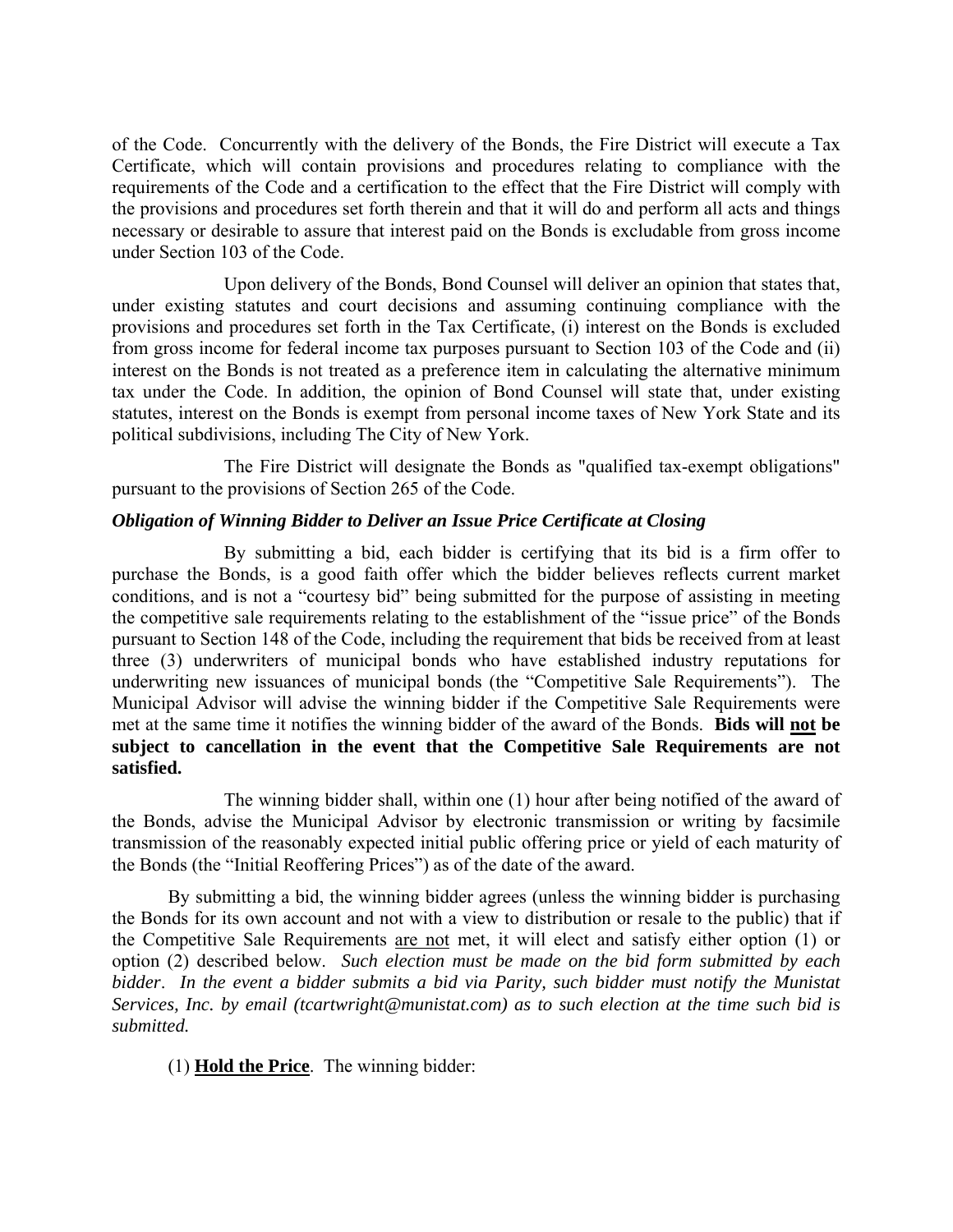(a) will make a bona fide offering to the public of all of the Bonds at the Initial Reoffering Prices and provide Bond Counsel with reasonable supporting documentation, such as a copy of the pricing wire or equivalent communication, the form of which is acceptable to Bond Counsel,

(b) will neither offer nor sell to any person any Bonds within a maturity at a price that is higher, or a yield that is lower, than the Initial Reoffering Price of such maturity until the earlier of (i) the date on which the winning bidder has sold to the public at least 10 percent of the Bonds of such maturity at a price that is no higher, or a yield that is no lower, than the Initial Reoffering Price of such maturity or (ii) the close of business on the  $5<sup>th</sup>$  business day after the date of the award of the Bonds, and

(c) has or will include within any agreement among underwriters, any selling group agreement and each retail distribution agreement (to which the winning bidder is a party) relating to the initial sale of the Bonds to the public, together with the related pricing wires, language obligating each underwriter to comply with the limitations on the sale of the Bonds as set forth above.

# (2) **Follow the Price**. The winning bidder:

(a) will make a bona fide offering to the public of all of the Bonds at the Initial Reoffering Prices and provide the Issuer with reasonable supporting documentation, such as a copy of the pricing wire or equivalent communication, the form of which is acceptable to Bond Counsel,

(b) will report to the Issuer information regarding the first price that at least 10 percent of the Bonds within each maturity of the Bonds have been sold to the public,

(c) will provide the Issuer with reasonable supporting documentation or certifications of such sale prices the form of which is acceptable to Bond Counsel. This reporting requirement, which may extend beyond the closing date of the Bonds, will continue until such date that the requirement set forth in paragraph (b) above for each maturity of the Bonds is satisfied, and

(d) has or will include within any agreement among underwriters, any selling group agreement and each retail distribution agreement (to which the winning bidder is a party) relating to the initial sale of the Bonds to the public, together with the related pricing wires, language obligating each underwriter to comply with the reporting requirement described above.

For purposes of the "hold the price" or "follow the price" requirement, a "maturity" refers to Bonds that have the same interest rate, credit and payment terms.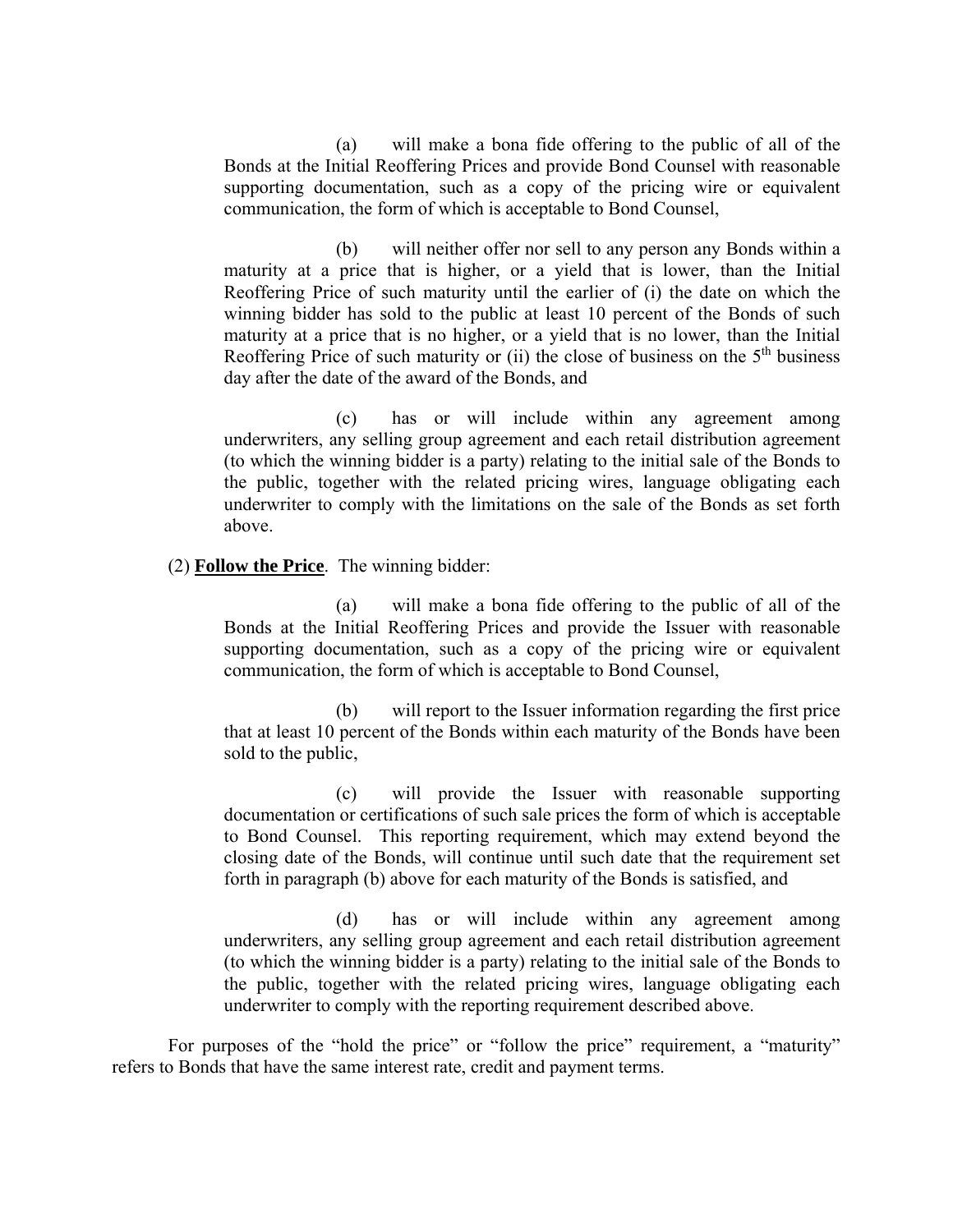Regardless of whether or not the Competitive Sale Requirements were met, the winning bidder shall submit to the Issuer a certificate (the "Reoffering Price Certificate"), satisfactory to Bond Counsel, prior to the delivery of the Bonds stating the applicable facts as described above. *The form of Reoffering Price Certificate is available by contacting Bond Counsel or the Municipal Advisor*.

If the winning bidder has purchased the Bonds for its own account and not with a view to distribution or resale to the public, then, whether or not the Competitive Sale Requirements were met, the Reoffering Price Certificate will recite such facts and identify the price or prices at which the purchase of the Bonds was made.

For purposes of this Notice, the "public" does not include the winning bidder or any person that agrees pursuant to a written contract with the winning bidder to participate in the initial sale of the Bonds to the public (such as a retail distribution agreement between a national lead underwriter and a regional firm under which the regional firm participates in the initial sale of the Bonds to the public). In making the representations described above, the winning bidder must reflect the effect on the offering prices of any "derivative products" (e.g., a tender option) used by the bidder in connection with the initial sale of any of the Bonds.

#### *Official Statement, Continuing Disclosure and Compliance History*

The Preliminary Official Statement is in a form "deemed final" by the Fire District for the purpose of Securities and Exchange Commission Rule 15c2-12 ("Rule 15c2-12") but may be modified or supplemented as noted herein. The Bonds are not subject to the Rule as the par amount of the Bonds is less than \$1,000,000. The Fire District will not enter into an agreement to provide continuing disclosure with regard to the Bonds and will not undertake to provide ongoing financial information or notice of the occurrence of material events as enumerated in the Rule.

The Fire District will provide a reasonable number of Official Statements to the successful bidder within seven (7) business days following receipt of a written request therefor made to the Fire District and its Municipal Advisor. Such request may specify the applicable (a) offering price(s), (b) selling compensation, (c) rating(s), (d) credit enhancement and (e) identity and complete name of such bidder and any participating underwriters, and if so, the Preliminary Official Statement will be modified or supplemented by the information so specified. Neither the Fire District nor its Municipal Advisor shall be liable in any manner for any delay, inaccuracy or omission on the part of the successful bidder with respect to such request, nor shall the Fire District's failure, as a result thereof, to provide the Official Statement within the above time period, constitute cause for a failure or refusal by such bidder to accept delivery of and pay for the Bonds in accordance with the terms hereof.

#### *Documents Accompanying the Delivery of the Bonds*

The obligation hereunder to deliver or accept the Bonds pursuant hereto shall be conditioned on the availability to the successful bidder and delivery at the time of delivery of the Bonds of the opinion of Bond Counsel and (i) a certificate of the Fire District Attorney, dated the date of delivery of the Bonds, to the effect that there is no controversy or litigation of any nature pending or threatened to restrain or enjoin the issuance, sale, execution or delivery of the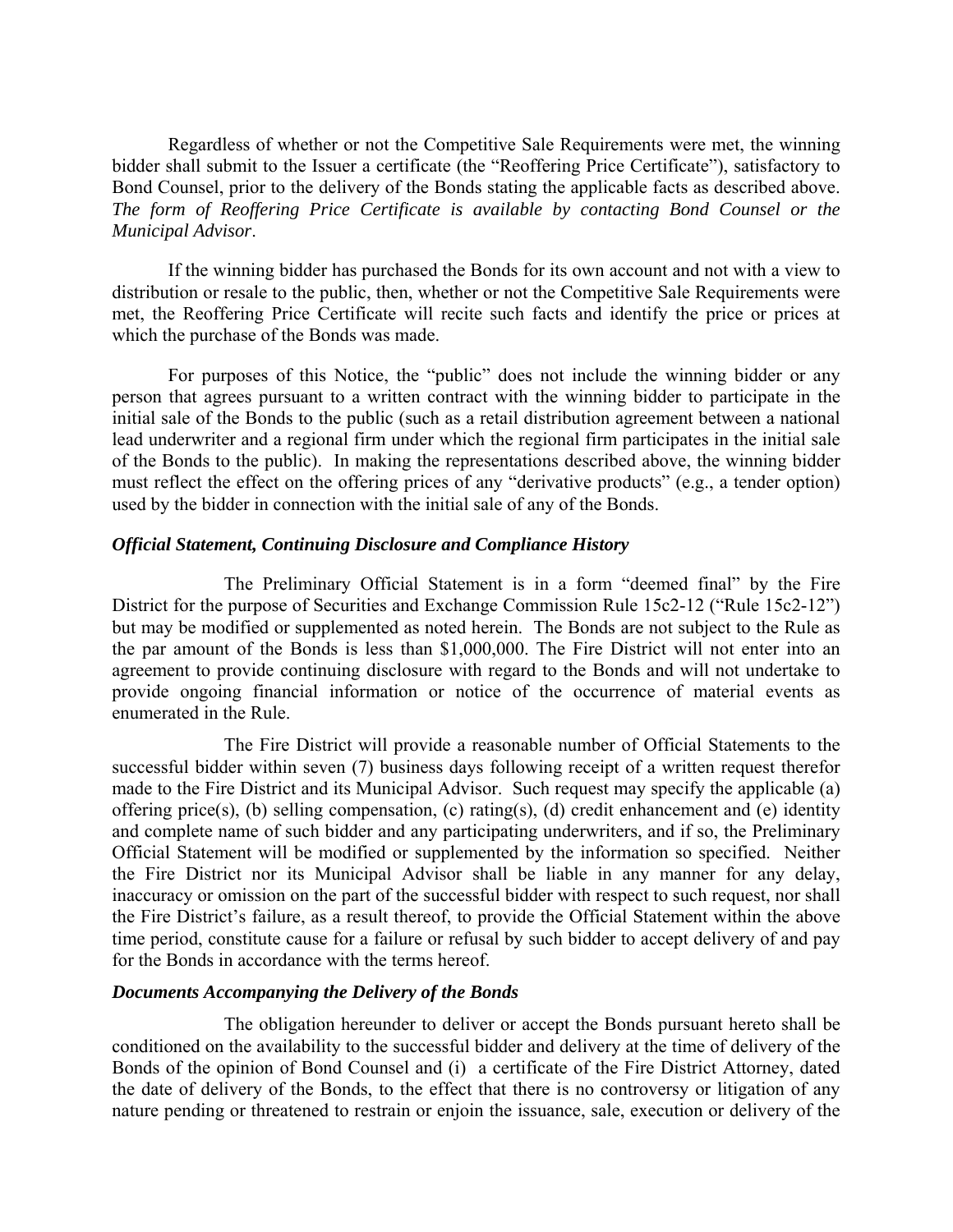Bonds, or in any way contesting or affecting the validity of the Bonds or any of the proceedings taken with respect to the issuance and sale thereof or the application of moneys to the payment of the Bonds, and further stating that there is no controversy or litigation of any nature now pending or threatened by or against the Fire District wherein an adverse judgment or ruling could have a material adverse impact on the financial condition of the Fire District or adversely affect the power of the Fire District to levy, collect and enforce the collection of taxes or other revenues for the payment of its Bonds, which has not been disclosed in the Official Statement; (ii) a certificate of the Fire District Treasurer to the effect that as of the date of the Official Statement and at all times subsequent thereto, up to and including the time of the delivery of the Bonds, the Official Statement did not and does not contain any untrue statement of a material fact or omit to state a material fact necessary to make the statements herein, in the light of the circumstances under which they were made, not misleading, and further stating that there has been no adverse material change in the financial condition of the Fire District since the date of the Official Statement to the date of issuance of the Bonds (and having attached thereto a copy of the Official Statement); (iii) certificates signed by the Fire District Treasurer evidencing payment for the Bonds; (iv) a signature certificate evidencing the due execution of the Bonds, including statements that (a) no litigation of any nature is pending or, to the knowledge of the signers, threatened, restraining or enjoining the issuance and delivery of the Bonds or the levy and collection of taxes to pay the principal of and interest thereon, nor in any manner questioning the proceedings and authority under which the Bonds were authorized or affecting the validity of the Bonds thereunder, (b) neither the corporate existence or boundaries of the Fire District nor the title of the signers to their respective offices is being contested, and (c) no authority or proceedings for the issuance of the Bonds have been repealed, revoked or rescinded, and (v) a Tax Certificate executed by the Fire District Treasurer, as described under "*TAX MATTERS*" in the Preliminary Official Statement.

#### *Additional Information*

Copies of the Notice of Sale and the Preliminary Official Statement are available in electronic format on the website of the Fire District's Municipal Advisor, Munistat Services, Inc. ("www.munistat.com") or may be obtained upon request from the offices of Munistat Services, Inc., 12 Roosevelt Avenue, Port Jefferson Station, New York 11776, telephone number (631) 331-8888.

Dated: March 18, 2019

 MARYANN FOGG Fire District Treasurer and Chief Fiscal Officer